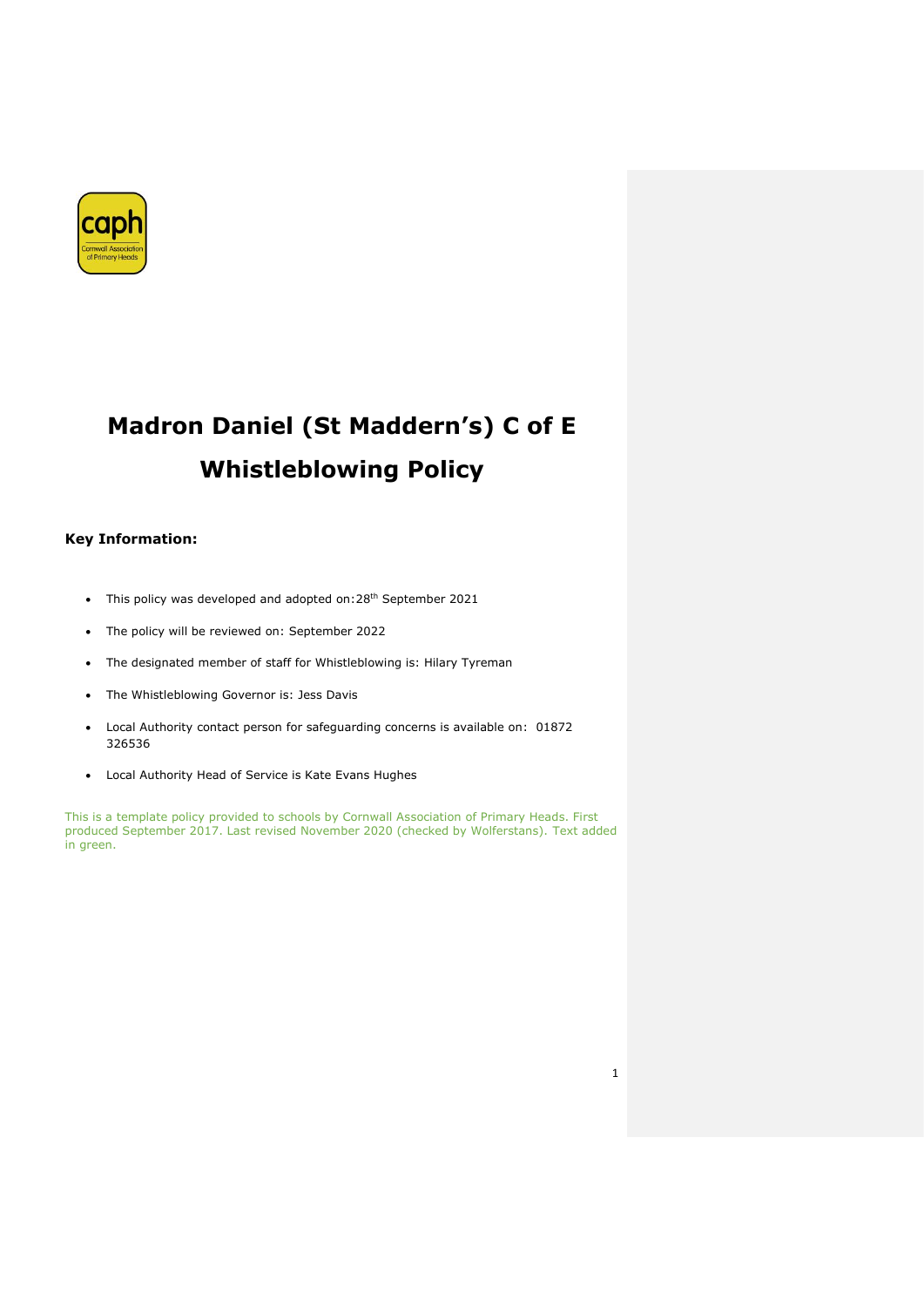

| <b>Contents</b> | <b>Commented [IC1]:</b> Contents page updated |
|-----------------|-----------------------------------------------|
|                 |                                               |
|                 |                                               |
|                 |                                               |
|                 |                                               |
|                 |                                               |
|                 |                                               |
|                 |                                               |
|                 |                                               |
|                 |                                               |
|                 |                                               |

## **Key Documents**

This is an overarching policy, it has been developed within the following legislative and policy framework:

[Working Together to Safeguard Children](https://www.gov.uk/government/publications/working-together-to-safeguard-children--2) (2018), which is statutory guidance to be read and followed by all those providing services for children and families, including those in education.

[Keeping Children Safe in Education](https://www.gov.uk/government/publications/keeping-children-safe-in-education--2) (Sept 2020), which is the statutory guidance for Schools and Colleges.

**Commented [IC2]:** Formatting in this section improved.

Additional list of documents removed.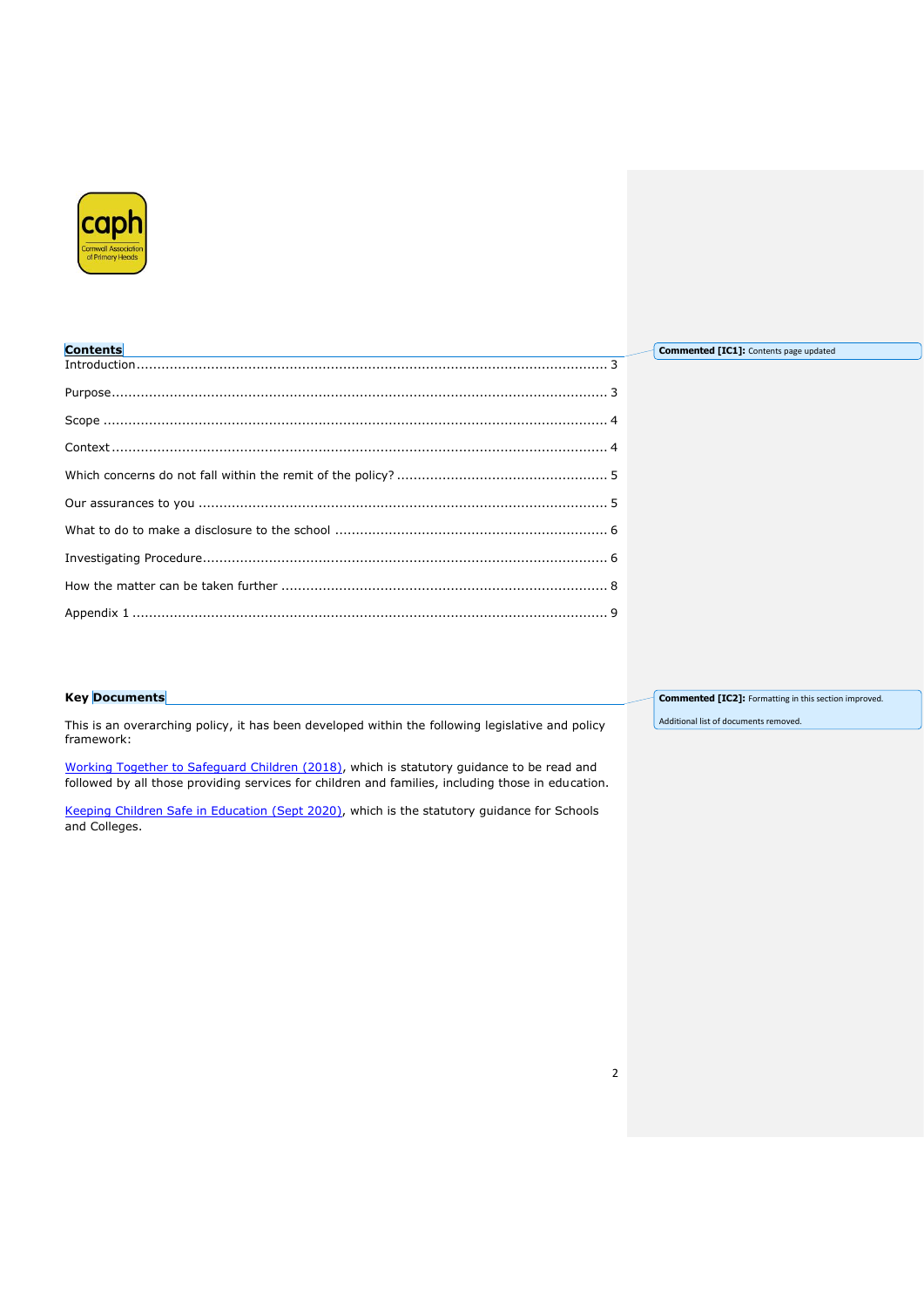

## <span id="page-2-0"></span>**Introduction**

Every school<sup>1</sup> should have a Whistleblowing Policy that protects staff members who report colleagues they believe are doing something wrong or illegal, or who are neglecting their duties. This policy is a key part of 'Keeping Children Safe in Education' and should be considered in conjunction with our Child Protection and Safeguarding Policy and other relevant safeguarding policies e.g. Confidentiality, Health and Safety and Code of Conduct.

Governing bodies of schools are responsible for agreeing the schools Whistleblowing Policy. Keeping Children Safe in Education (2020) Part 1 Paragraphs 57 - 59 reinforces this, and Working Together to Safeguard Children (2018) Chapter 2, paragraph 3 says that organisations 'should have in place arrangements that reflect the importance of safeguarding and promoting the welfare of children, including':

'clear whistleblowing procedures, which reflect the principles in Sir Robert Francis' [Freedom to Speak Up](http://www.freedomtospeakup.org.uk/) review and are suitably referenced in staff training and codes of conduct, ad a culture that enables issues about safeguarding and promoting the welfare of children to be addressed'.

## <span id="page-2-1"></span>**Purpose**

Employees are often the first to realise that there may be evidence of malpractice within the school. However, they may not express their concerns because they feel that speaking up would be disloyal to their colleagues or the school. They may also fear harassment or victimisation.

In line with the school's commitment to high standards of openness, integrity and accountability, the school expects and encourages employees who have a reasonable belief that malpractice is taking place within the school to come forward and voice those concerns internally. This may be an awareness of suspected irregularity, wrongdoing or a failure of standards. This policy provides the means for employees to make such disclosures.

It is in the interests of all parties that disclosures are dealt with properly, quickly and discreetly. The overriding consideration for the School and the employee is that it would be in the public interest for any malpractice found to be corrected and, where appropriate, sanctions applied.

The policy provides employees with a procedure to make disclosures of irregularity or wrongdoing without fear of adverse treatment as a result. The School will not tolerate any harassment or victimisation of employees making disclosures (including informal pressures) and will take action to protect employees when they make a disclosure in the public interest.

The policy addresses major concerns that fall outside the scope of other procedures and where the interests of others or of the School are at risk. It has been developed within the following legislative and policy framework:

**Commented [IC3]:** Moved this text to a footnote

<sup>1</sup> *Since Working Together (2018) and Keeping Children Safe in Education (KCSIE) applies to all schools, this means all schools must have a whistle blowing policy.*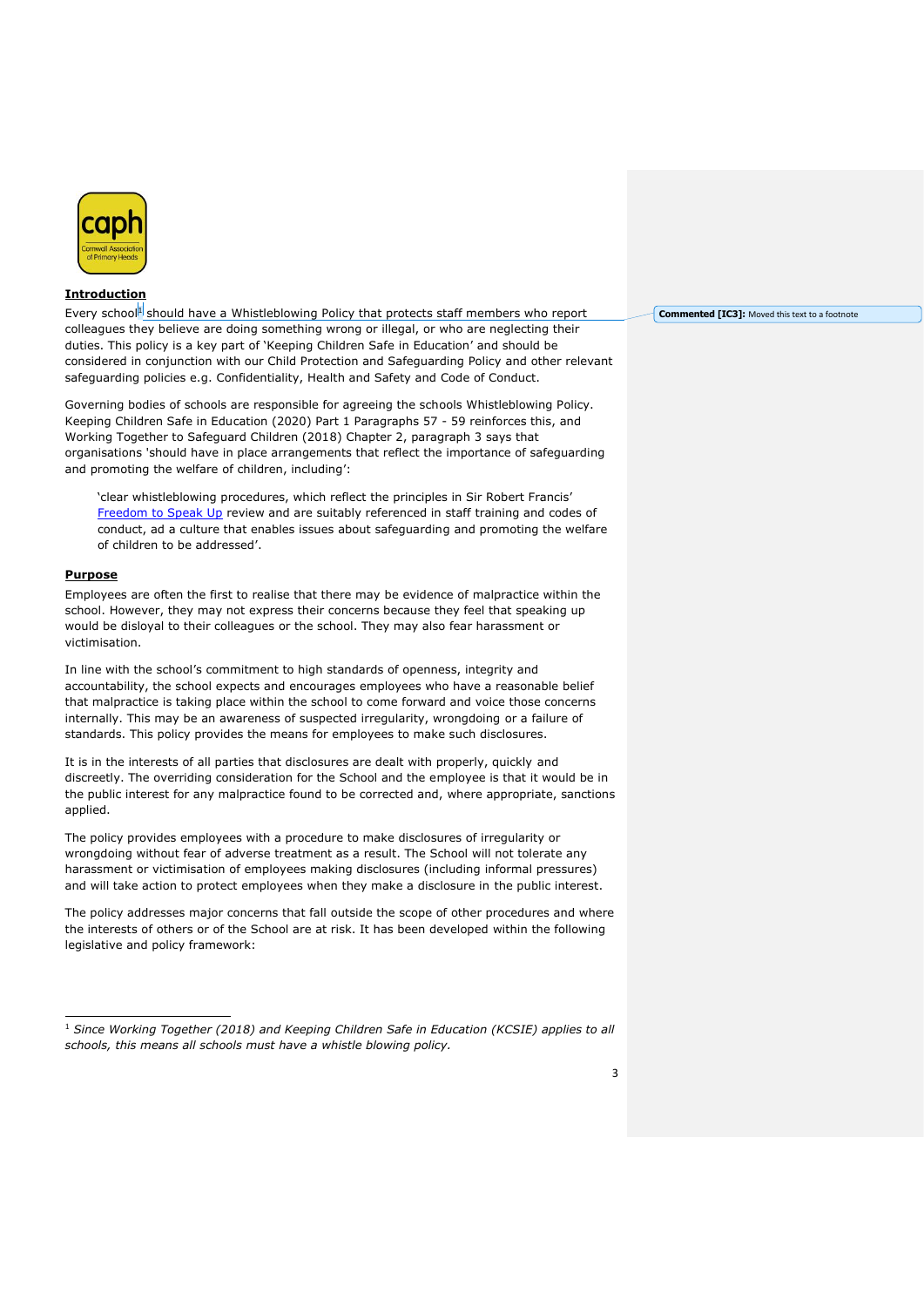

- It takes into account the requirements of the Public Interest Disclosure Act 1998.
- It is complementary to the School's Code of Conduct which makes clear the standards of propriety and good practice expected of employees.
- It is complementary to the School's Discipline, Grievance and Harassment Procedures. Together they form a framework which allows employees to be disciplined, to seek personal redress, to raise personal complaint and to disclose malpractice where appropriate.
- It is in addition to the School's complaints procedures and other reporting procedures, for example child protection procedures.

#### <span id="page-3-0"></span>**Scope**

This code applies to all staff<sup>2</sup> in the school. It is also applicable to:

- Contractors working for the School on school premises, for example, agency staff, builders, drivers.
- Suppliers and those providing services under a contract with the School in their own premises.

#### <span id="page-3-1"></span>**Context**

Whistleblowing is the term used when a member of staff reports suspected 'wrongdoing' at work. 'Wrongdoing' covered by this policy includes:

- Causing a risk/ danger to children, young people and vulnerable adults
- Damage to staff, the public or the environment
- Endangering an individual's health and safety
- A criminal offence
- Unlawful conduct
- Financial malpractice/fraud
- Harm or risk of harm to children
- Contravening the governing bodies/board policies or the schools code of conduct
- Deliberate concealment of any of the above.

The aim of this policy is to provide an internal mechanism for reporting, investigating and remedying any wrongdoing in the workplace. In most cases, you should not find it necessary to alert anyone externally and we encourage staff to report any concerns internally before using an external prescribed person or responsible person, in line with the procedure below.

The law recognises that in some circumstances it may be appropriate to report your concerns to an external body for example, a responsible body, legal advisor or a prescribed person. It will rarely, if ever, be appropriate to alert the media.

It is important not to delay passing on any concerns.

**Commented [IC4]:** Moved this text to a footnote

<sup>2</sup> *for the purposes of this document, staff refers to all those involved with the school on a paid or unpaid basis including volunteers, governors, supply staff, non-teaching staff.*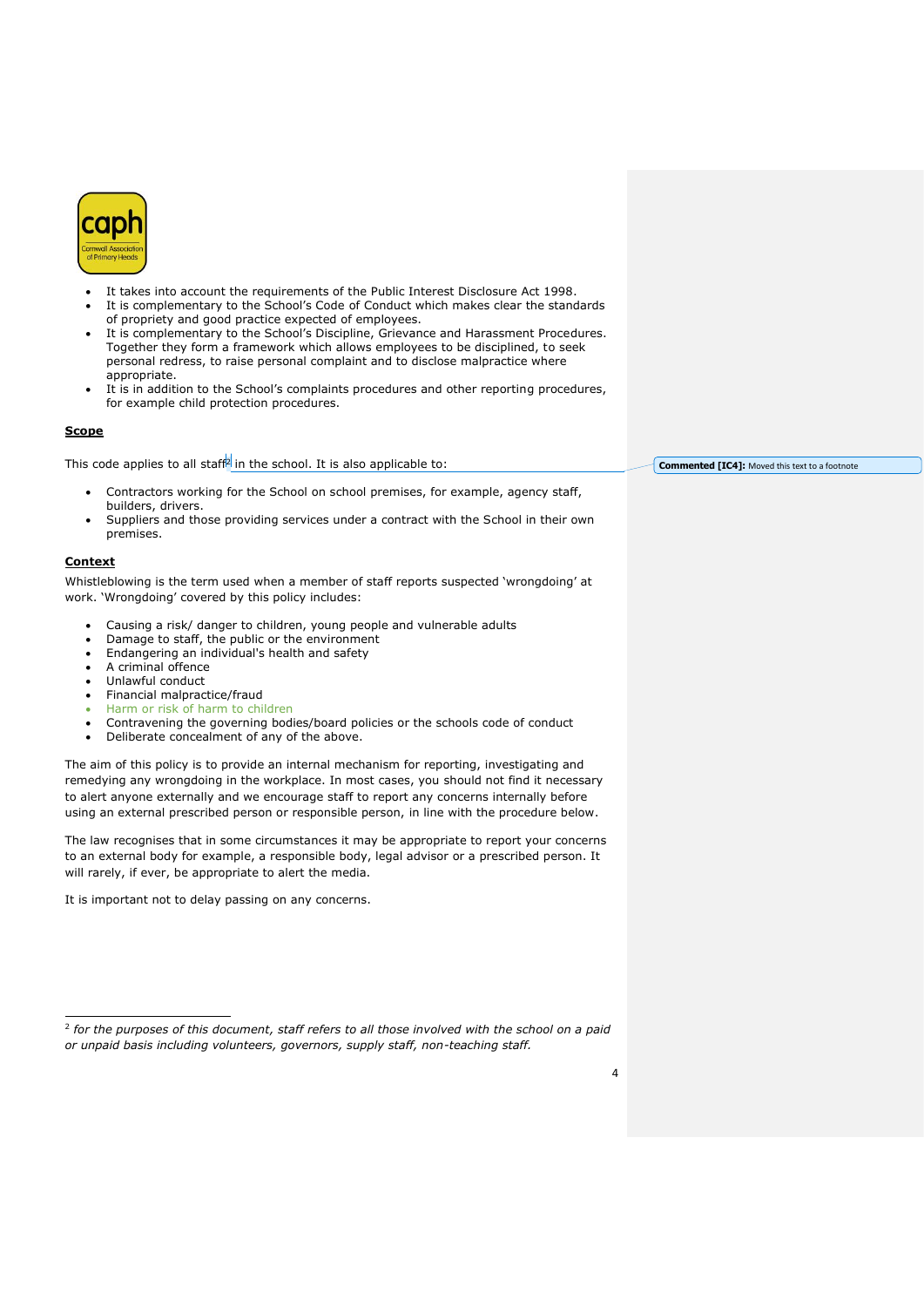

## <span id="page-4-0"></span>**Which concerns do not fall within the remit of the policy?**

The whistleblowing policy is primarily concerned when the interests of other people or those of the school are at risk. The policy shall only apply if you are raising a concern that you reasonably believe will impact the public, as opposed to a concern that will solely impact your own individual interests. It is often the case that a 'whistleblower' is not directly or personally affected by the danger or illegality in question.

If your concern is about your personal position in school or the way you as an individual have been treated, please raise it through the Grievance Procedure. Examples of this would be where the matter is in relation to breaches of an employee's own contract of employment. A copy of this is available in school.

#### <span id="page-4-1"></span>**Our assurances to you**

## **Your safety:**

The school recognises that the decision to report a concern can be a difficult one to make and the school are fully committed to the assurances given in this policy. If you raise a genuine concern under the Whistleblowing policy, you will not be at risk of losing your job or suffering any form of reprisal or detriment as a result.

The Governing body/Trust board will not tolerate harassment, bullying or victimisation and will take action to protect you.

In the event that you believe that you have suffered any such treatment, you should inform the Headteacher immediately. If you believe your Headteacher is involved, you should approach your Chair of Governors or relevant person on the MAT/Trust Board.

You must not threaten or retaliate against whistleblowers in any way. If you are involved in such conduct, you may be subject to disciplinary action.

#### **Confidentiality:**

All disclosures will be treated in confidence and wherever possible, every effort will be made not to reveal your identity and to only reveal it where necessary to those involved in investigating your concern. However, you may need to come forward as a witness and you will be given every support from management at that time.

No code of confidentiality should prevent you from passing on any concerns that may impact on the safety and welfare of a child.

## **Anonymous Disclosures:**

You should put your name to your disclosure whenever possible. Disclosures made anonymously will still be considered at the discretion of the School. However, it is helpful to have your name in case further information is required to help to investigate a disclosure. For the avoidance of doubt, a whistleblower will not be expected to prove their disclosure.

In exercising its discretion, the School will take into account:

- the seriousness of the issues raised;
- the credibility of the disclosure; and
- the likelihood of confirming what is alleged from attributable sources.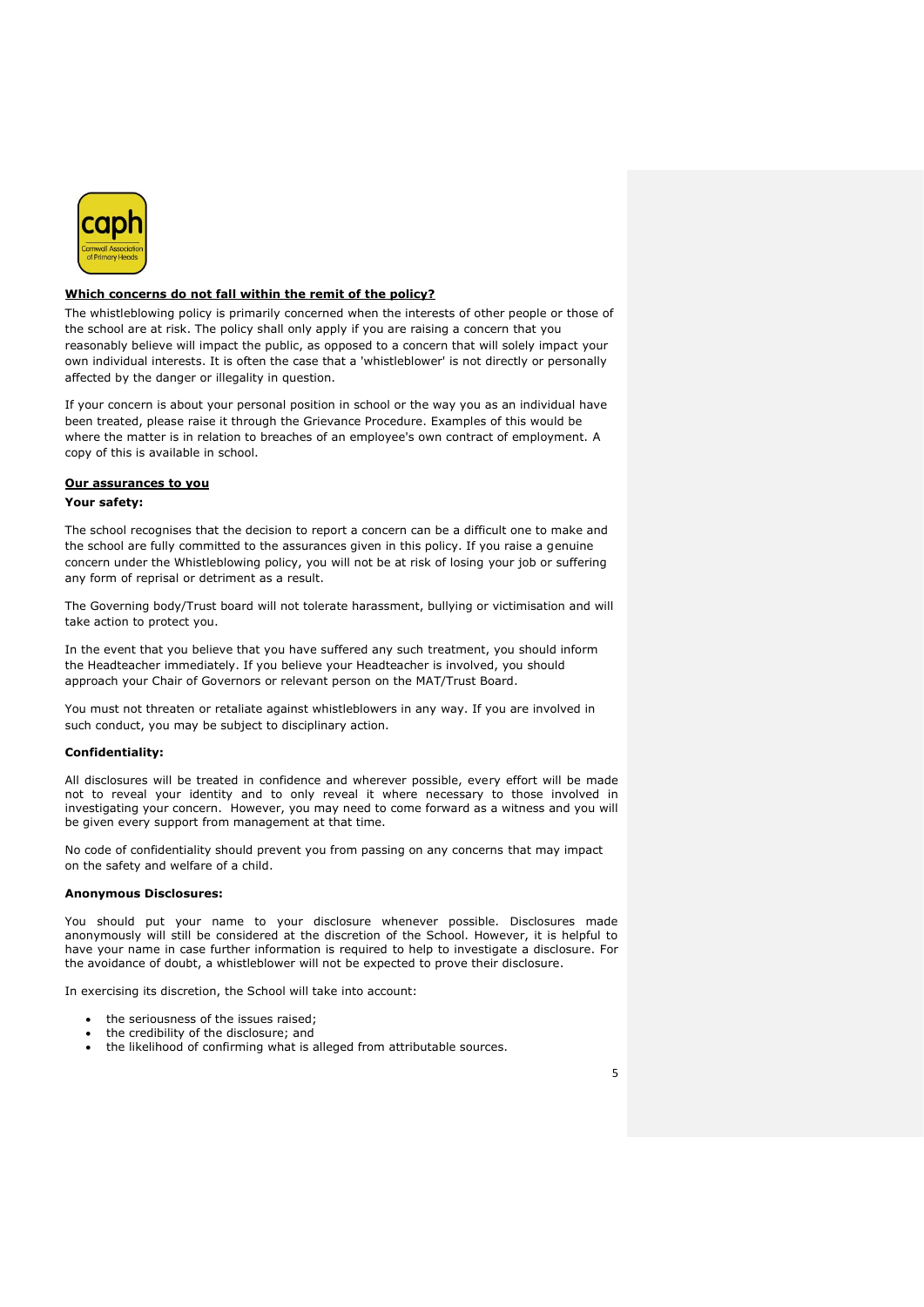

#### **Untrue Disclosures:**

If you make a genuine disclosure in the public interest, but it is not confirmed by the investigation, the school will ensure that no action will be taken against you as a result of your disclosure. If however, your allegation is frivolous or malicious or solely for personal gain, you may be subject to disciplinary action.

#### <span id="page-5-0"></span>**What to do to make a disclosure to the school**

#### **Procedures for making a disclosure:**

As a first step, you should normally raise your concerns with your Headteacher. If you believe your Headteacher is involved, you should approach your Chair of Governors or relevant person on the MAT/Trust Board. This depends however, on the seriousness and sensitivity of the issues involved and who is suspected of the malpractice.

You may raise your concern either verbally or in writing. The earlier you express the concern, the easier it is to take action. You should provide:

- details of your concerns, including the nature, dates and location of any relevant incidents; and
- reasons why you feel concerned about the situation.

Although you are not expected to prove beyond doubt the truth of an allegation, you will need to demonstrate to the person contacted that there are reasonable grounds for your concern.

You may wish to consider discussing your concern with a colleague first and you may find it easier to raise the matter if there are two (or more) of you who have had the same experience or concerns. You may also discuss your concerns with your trade union representative on the staff of the school.

- Complaints will be investigated by the head teacher unless the complaint is against the head teacher or is in any way linked to the actions of the head teacher. In such cases the concern should be passed to the Chair of Governors (or named designated person in the MAT).
- Complaints against the Chair of Governors should be passed to the full governing body (or board members of the MAT) who will nominate an appropriate person to investigate.
- If you believe that the Head Teacher and Chair of Governors are involved you should contact the local Authority or the identified person with the MAT.
- If there is evidence of criminal activity then the police will be informed.

#### <span id="page-5-1"></span>**Investigating Procedure**

- The investigating person will gather as much detailed written information as possible.
- They should inform the member of staff against who the complaint has been made as soon as is practicably possible. The member of staff will be informed of their right to be accompanied by a trade union or other representative at any future interview or hearing under the provision of these procedures.
- If the concerns are linked to safeguarding then the LADO will be contacted for guidance and advice. They will advise if a referral needs to be made via MARU.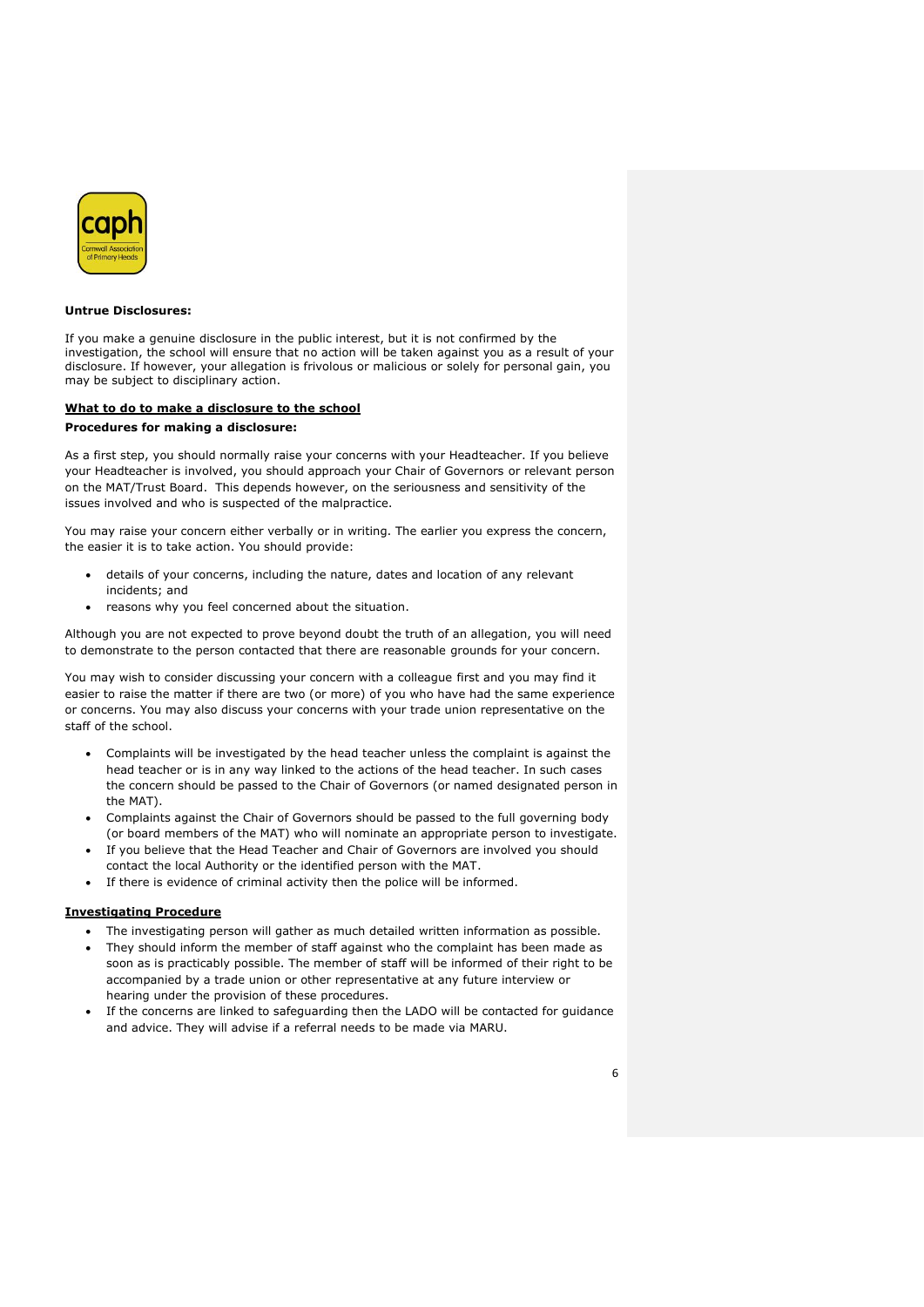

- The Head Teacher/Chair of Governors (relevant MAT person) will fully investigate with the assistance of other relevant bodies as appropriate.
- Once a judgement has been reached on the validity of the concern/allegation a written report will detail the findings of the investigation and the judgement.
- If the complaint is shown to be justified they will invoke the disciplinary or other relevant school procedures.
- If the LADO is involved then the procedures for managing allegations against staff will be followed.
- The complainant should be kept informed of the progress of the investigations, and if appropriate the final outcome. However, sometimes the need for confidentiality may prevent us giving you specific details of the investigation or any disciplinary action taken as a result. You should treat any information about the investigation as confidential.
- In any meetings that have a connection to the whistleblowing concern, the complainant has the right to be accompanied by their trade union representative or a colleague (providing they are not involved in the issue and would not be called as a witness).

#### **Action taken by the school:**

In order to protect individuals and those accused of malpractice, initial enquiries will be made to decide whether an investigation is appropriate and, if so, what form it should take. The overriding principle the school will have in mind is the public interest. Disclosure for which there are other specific procedures e.g. child protection or discrimination issues and will normally be referred to for consideration under those procedures.

Some concerns may be resolved by agreed action without the need for an investigation. If urgent action is required, this will be taken before any investigation is conducted.

Within 10 working days of a concern being raised you will receive a response:

- a. Acknowledging that the concern has been received
- b. Telling you whether any initial enquiries have been made
- c. Indicating how the matter is going to be dealt with
- d. Giving an estimate of how long it will take to provide a final response
- e. Supplying with details of staff support mechanisms
- f. Telling you why if there is going to be no further action taken.

The school will take steps to minimise any difficulties you may experience as a result of making a disclosure. For instance, if you are required to give evidence in criminal or disciplinary proceedings the school will arrange for you to receive advice about the procedure. **Commented [IC5]:** Formatting updated in this section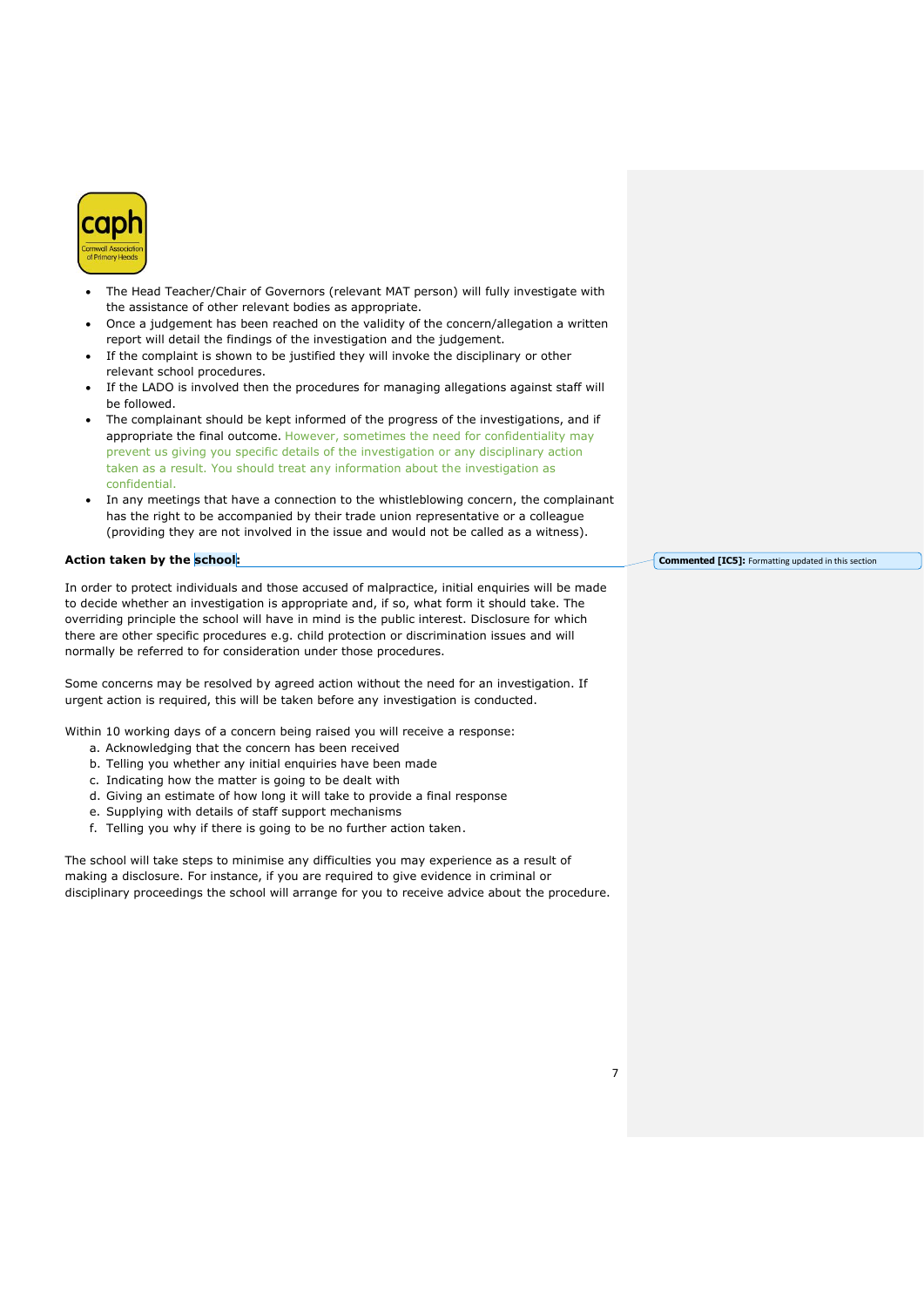

## <span id="page-7-0"></span>**How the matter can be taken further**

This policy is intended to provide you with a route within school to pass on your concerns /make a disclosure of malpractice. The school's hope is that you will be satisfied with the action they take and that in most cases you should not find it necessary to alert anyone externally.

As stated above, the law recognises that in some circumstances it may be appropriate for you to report your concern to an external body such as a regulator. If you do wish to report a concern externally, a list of prescribed people and bodies can be found at the following website: https://www.gov.uk/government/publications/blowing-the-whistle-list-of-prescribedpeople-and-bodies--2/whistleblowing-list-of-prescribed-people-and-bodies#education, and includes:

- Her Majesty's Chief Inspector of Education, Children's Services and Skills
- Office of Qualifications and Examinations Regulation (Ofqual)
- Secretary of State for Education

You may also wish to report concerns externally to:

- Protect
- NSPCC Whistleblowing helpline
- The External Auditor
- Ofsted
- The Police
- Local Authority Designated Officer (LADO) (safeguarding concerns)
- Education Funding Agency

You should make sure that you choose the correct person or body for your specific issue where applicable. If you do take the matter outside of the school you should ensure that you do not disclose confidential information. We strongly encourage that you seek advice before reporting a concern externally to ensure that you are aware of any additional requirements that could potentially apply.

Contact details are in Appendix 1.